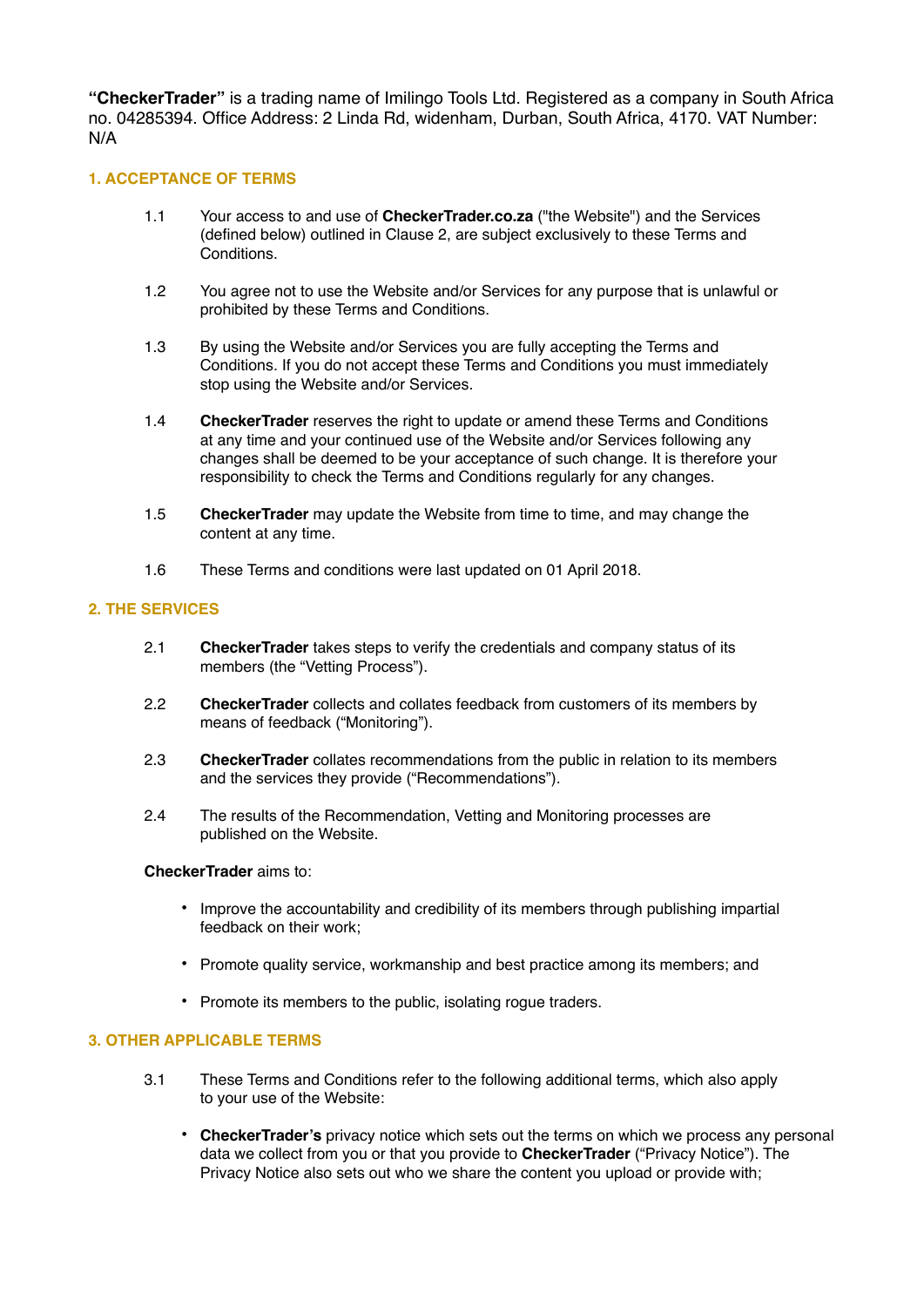- If you are a member, **CheckerTrader's** Code of Conduct and Ethics will apply to the way in which you conduct your business.
- If you are a member, our Terms and Conditions for members will also apply to your use of the Website. In the event of a conflict between these Terms and Conditions and the Terms and Conditions for members, the contents of those additional terms shall prevail.

## **4. ACCESS TO THE WEBSITE**

- 4.1 **CheckerTrader** do not guarantee that the Website or any content contained on the Website will always be available or be uninterrupted.
- 4.2 You are responsible for making all arrangements necessary for you to have access to the Website.
- 4.3 Your access to the Website is permitted on a temporary basis only.
- 4.4 **CheckerTrader** may suspend, withdraw, discontinue or change all or any part of the Website without notice to you.
- 4.5 **CheckerTrader** will not be liable to you for any reason if the Website is unavailable at any time or for any period.

## **5. INTELLECTUAL PROPERTY RIGHTS**

- 5.1 The Website and its content (including without limitation the Website design, text, graphics and all software and source codes connected with the Website and the Services) are protected by copyright, trademarks, and other intellectual property rights and laws. In accessing the Website you agree that you will access the contents solely for your personal, non-commercial use.
- 5.2 None of the content contained on the Website may be downloaded, copied, reproduced, transmitted, stored, sold or distributed without the prior written consent of **CheckerTrader**. This excludes the downloading, copying and/or printing of pages of the Website for personal, non-commercial use only or for use by **CheckerTrader** members in promoting their business.
- 5.3 When you upload any content (including text or photographs) to the Website, you assign all rights in such content to **CheckerTrader**.
- 5.4 You agree to **CheckerTrader** using the name you submit in connection with the content you upload.
- 5.5 You agree that once you have submitted content, the content will become the property of **CheckerTrader** and you cannot recall any part of such content.

## **6. NO RELIANCE ON INFORMATION OR SPEED OF SERVICE**

- 6.1 The content contained on the Website is provided for general information only. It is not intended to amount to advice on which you should rely.
- 6.2 Although **CheckerTrader** makes reasonable efforts to update the information on the Website, please note that the content contained on the Website may be out of date at any given time and **CheckerTrader** are under no obligation to update it.
- 6.3 In case of customers experiencing emergency situations **CheckerTrader** aims to put such customers in touch with members who are able to provide a fast response through its NOW Response Service. However, **CheckerTrader** cannot guarantee a specific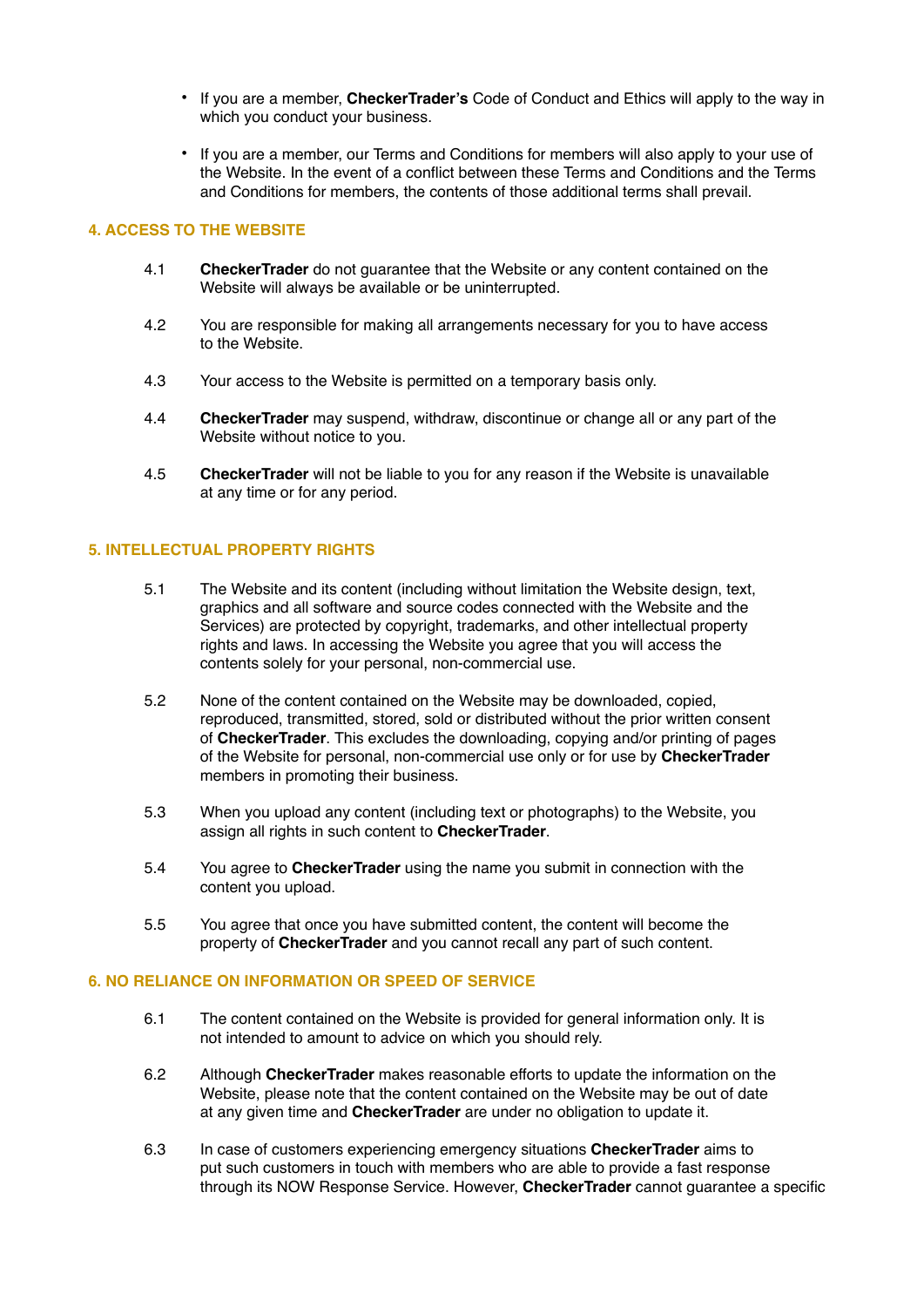response time and will not be liable for the failure of any member to succeed in providing any service in any specific time quoted.

# **7. PROHIBITED USE**

- 7.1 You agree to use the Website for lawful purposes only and not:
	- In any way that breaches any applicable local, national or international law or regulation;
	- In a way that is unlawful or fraudulent, or has any unlawful or fraudulent purpose or effect;
	- For the purposes of harming or attempting to harm any person, business or entity in anyway;
	- To undermine the purpose and provision of Services;
	- To gain a competitive advantage over any businesses in your sector;
	- To act in competition with the Services;
	- To violate the privacy of others;
	- To transmit, or procure the sending of, any unsolicited or unauthorised advertising or promotional material or any other form of solicitation;
	- To reverse engineer, decompile, dissemble, decipher or otherwise derive the code used on the Website;
	- To use any robot, spider, scraper, or other automated means to access the Website; or
	- To reproduce, duplicate, copy, sub-licence, broadcast, distribute, sell, re-brand or re-sell any part of the Website (without **CheckerTrader's** express consent).

## **8. LINKS TO THIRD PARTY WEBSITES AND LINKING TO THE WEBSITE**

- 8.1 The Website/Services may include links to third party websites that are controlled and maintained by others. Any link to other websites is not an endorsement of such websites and you acknowledge and agree that **CheckerTrader** has no control over such websites and is not responsible for the content or availability of any such websites.
- 8.2 You may link to the Website's homepage, provided you do so in a way that is fair and legal and does not damage our reputation or take advantage of it.
- 8.3 You must not establish a link in such a way as to suggest any form of association, approval or endorsement by **CheckerTrader** where none exists.
- 8.4 **CheckerTrader** reserves the right to withdraw linking permission without notice.

### **9. VIRUSES**

- 9.1 **CheckerTrader** cannot guarantee that the Website will be secure or free from bugs or viruses.
- 9.2 **CheckerTrader** will not be liable for any loss or damage caused by a virus, or any other technologically harmful material that may infect your computer equipment, data, computer programs or other proprietary material due to your use of the Website or to your downloading of any content on the Website, or linked to the Website, where **CheckerTrader** have taken reasonable security to prevent this.

## **10. INTERNATIONAL USE**

You agree to comply with all applicable laws regarding the transmission of technical data exported from the South Africa or the country in which you reside (if different) and with all local laws and rules regarding acceptable use of and conduct on the Internet.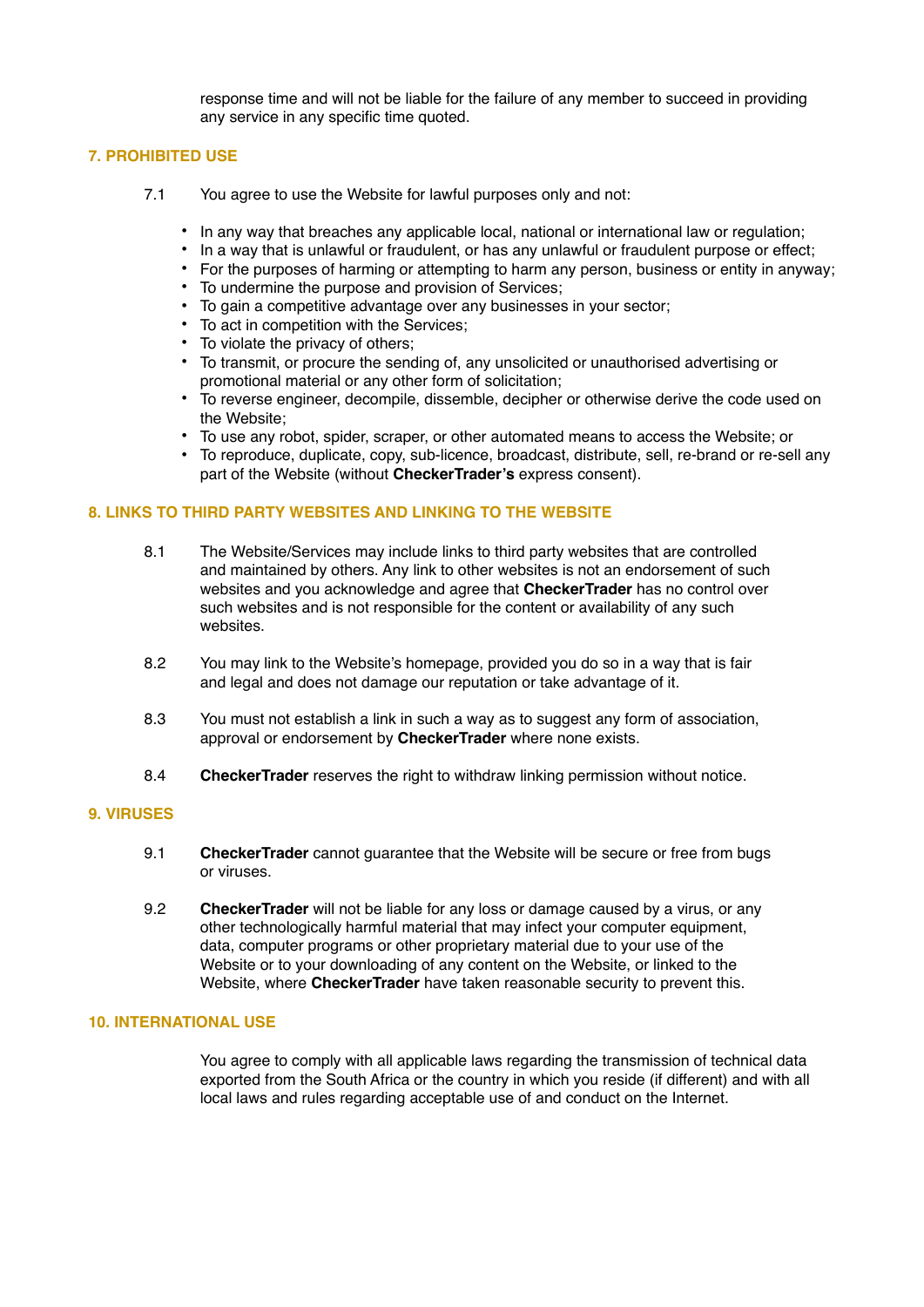#### **11. INDEMNITY**

- 11.1 You agree to comply with all applicable laws regarding the transmission of technical data exported from the South Africa or the country in which you reside (if different) and with all local laws and rules regarding acceptable use of and conduct on the Internet.
- 11.2 You agree to indemnify and hold **CheckerTrader** and its employees and agents harmless from and against any breach by you of these Terms and Conditions and any claim or demand brought against **CheckerTrader** by any third party arising out of your use of the Services and/or any Content submitted, posted or transmitted through the Services, including without limitation, all claims, actions, proceedings, losses, liabilities, damages, costs, expenses (including reasonable legal costs and expenses) howsoever suffered or incurred by **CheckerTrader** in consequence of your breach of these Terms and Conditions.

# **12. DISCLAIMERS AND LIMITATION OF LIABILITY**

- 12.1 Use of the Website/Services is at your own risk. The Website/Services are provided on an "AS IS" and "AS AVAILABLE" basis without any representation or endorsement made and without warranty of any kind whether express or implied, including but not limited to the implied warranties of satisfactory quality, fitness for a particular purpose, non-infringement, compatibility, security and accuracy.
- 12.2 To the extent permitted by law, **CheckerTrader** will not be liable for any indirect or consequential loss or damage whatsoever (including without limitation loss of business, opportunity, data, profits) arising out of or in connection with the use of the Website/Services.
- 12.3 Whilst **CheckerTrader** makes reasonable efforts to ensure that all information it provides is accurate, **CheckerTrader** makes no warranty that the Website/Services will meet your requirements, that the Content will be accurate or reliable, that the functionality of the Website/Services will be uninterrupted or error free, that defects will be corrected or that the Website/Services or the server that makes them available are free of viruses or anything else that may be harmful or destructive.
- 12.4 **CheckerTrader** will not be liable to you for any loss suffered (even if such loss is foreseeable) in relation to your use or inability to use the Website, any inaccuracies or delays on the Website or any reliance by you on content contained on the Website.
- 12.5 Nothing in these Terms and Conditions shall be construed so as to exclude or limit the liability of **CheckerTrader** for death or personal injury as a result of the negligence of **CheckerTrader** or that of its employees or agents.
- 12.6 Nothing in these Terms and Conditions shall affect your statutory rights as a consumer.
- 12.7 Whilst every effort is made to verify statements and information submitted by the public and **CheckerTrader** members, the information compiled by **CheckerTrader** is based on information supplied by various individuals and businesses, it does not represent the views of **CheckerTrader** and **CheckerTrader** cannot be held responsible for any omissions or inaccurate claims that may appear.
- 12.8 Users of the service do hereby represent, understand and expressly agree that **CheckerTrader** does not make any warranty or guarantee over the quality, timing, integrity, responsibility, legality or any other aspect whatsoever of the materials or services offered or delivered by its members to their customers.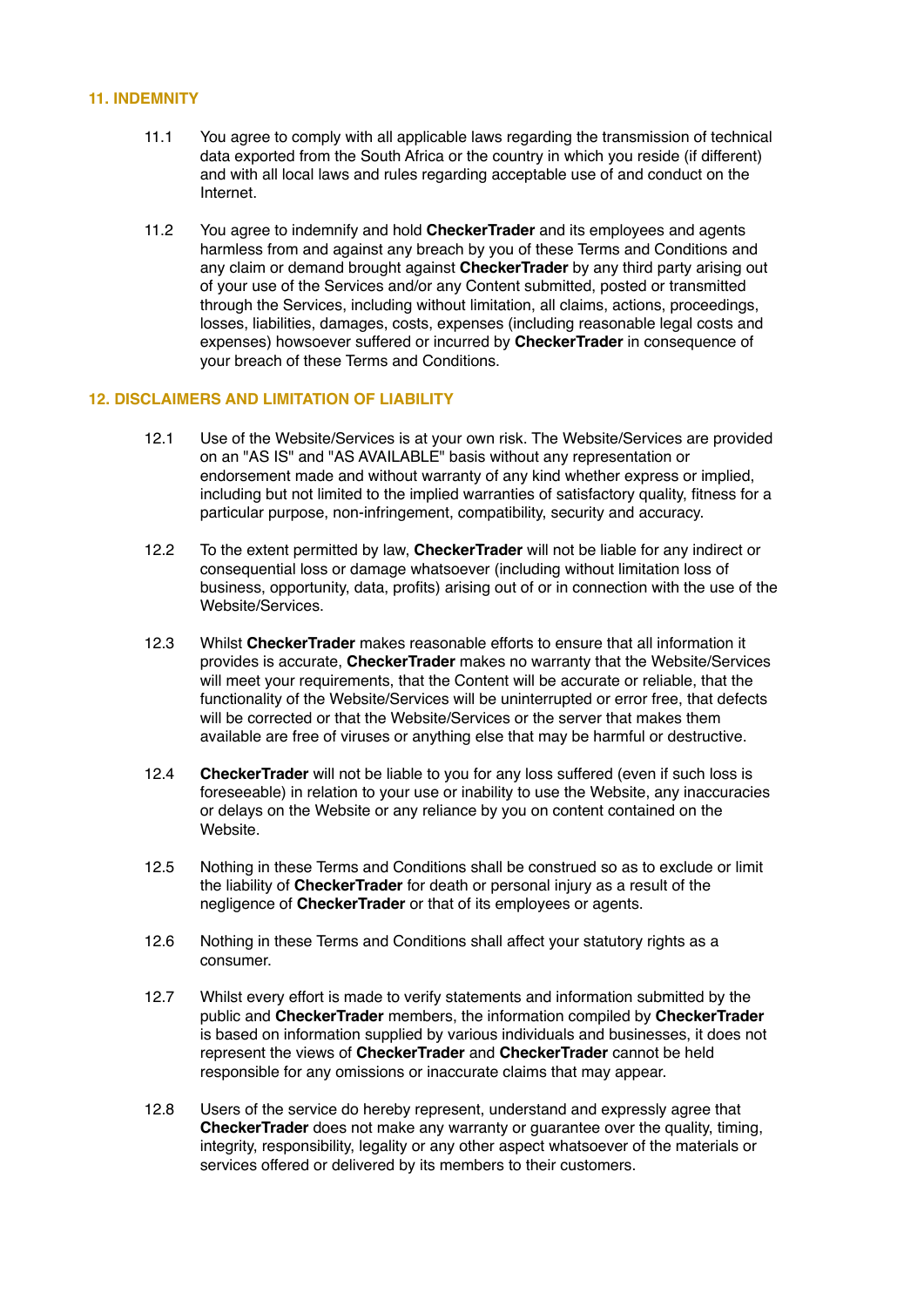12.9 You hereby expressly agree not to hold **CheckerTrader** (or **CheckerTrader's** agents, representatives, advertisers or employees) liable for any instruction, advice or services delivered which originated through the website or associated Services and **CheckerTrader** expressly disclaims any liability whatsoever for any damage, suits, claims, and/or controversies that have arisen or may arise, whether known or unknown therefrom.

# **13. UPLOADING CONTENT TO THE WEBSITE**

- 13.1 If you are over the age of 18 you are permitted to upload content. Where you upload content to the Website you must ensure that all content uploaded:
	- Is accurate, true, up to date, genuine and not misleading;
	- Is relevant and appropriate;
	- Complies with applicable law in South Africa and in any country from which the content is posted or viewed and does not promote illegal activity;
	- Complies with the Privacy Notice and does not disclose any personal or confidential information;
	- Does not contain material which is or potentially could be defamatory, obscene, aggressive, offensive, hateful, inflammatory or rude;
	- Does not infringe the copyright or any intellectual property rights of any person and where such content relates to an image, you must ensure that all necessary consents and authorisations have been obtained;
	- Does not promote discrimination based on race, sex, religion, nationality, disability, sexual orientation or age;
	- Does not relate to the services provided by **CheckerTrader**;
	- Does not have the purpose or effect of advertising, discussing or commenting on third party businesses who are not a Member;
	- Is not threatening, abusive or invades others privacy or causes annoyance, inconvenience or needless anxiety;
	- Does not impersonate any person or misrepresent identities or affiliations; or
	- Does not give the impression that it emanates from **CheckerTrader** (if this is not the case).

## ("**Content Standards**")

- 13.2 Where content you upload does not comply with the Content Standards or requires clarification, **CheckerTrader** may contact you for further information, before publishing such content.
- 13.3 You warrant that all content you upload shall comply with the Content Standards, and you agree to indemnify **CheckerTrader** for any loss **CheckerTrader** suffers as a result of your failure to comply with the Content Standards.
- 13.4 **CheckerTrader** will not be responsible, or liable to any third party, for the content or accuracy of any content uploaded by you to the Website.
- 13.5 **CheckerTrader** reserves the right to remove or withhold any content at any time which it considers fails to adhere with the Content Standards set out in clause 13.1.
- 13.6 **CheckerTrader** reserves the right to edit content you upload to amend spelling, grammar, punctuation, length, for the purposes of clarity and to ensure that the content can comply with the Content Standards.

# **14. CHECKERTRADER'S RIGHTS**

- 14.1 **CheckerTrader** will determine at its discretion, whether you have failed to comply with these Terms and Conditions. Failure to comply with these Terms and Conditions constitutes a material breach and may result in **CheckerTrader**:
	- Temporarily or permanently withdraw your access to the Website;